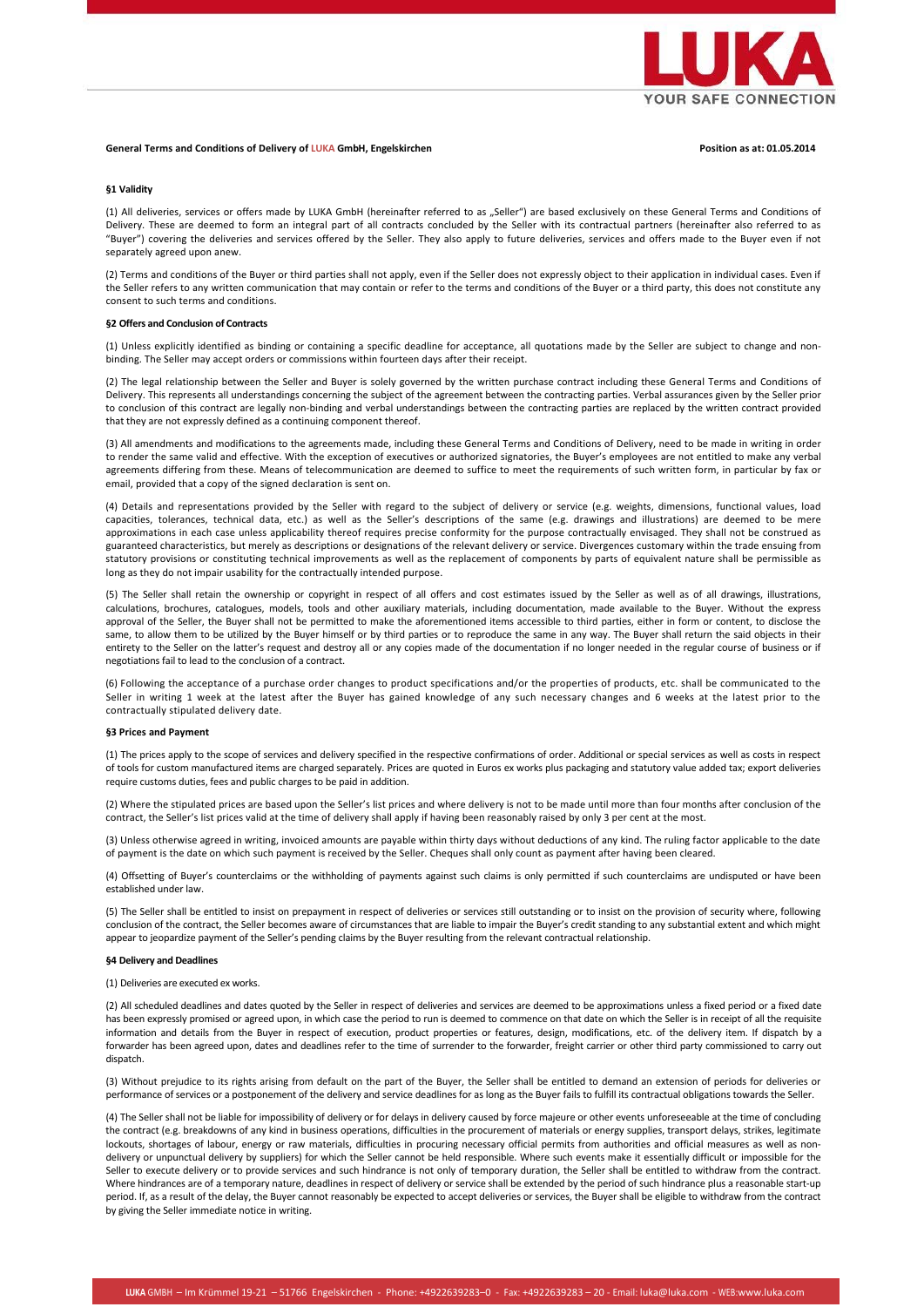

(5) The Seller shall only be entitled to make partial deliveries if

- such partial delivery is usable for the Buyer within the scope of the contractually intended use;
- delivery of the remaining ordered goods is assured and;
- the Buyer does not incur any considerable additional work or additional costs (unless the Seller agrees to assume such costs).

(6) Should the Seller fall behind with any delivery or service or in the event of it becoming impossible for the Seller to execute such delivery or service, regardless for what reason, then the Seller's liability for compensation of damages shall be limited in accordance with Section § 7 of these General Terms and Conditions of Delivery.

#### **§5 Place of Performance, Dispatch, Packaging, Passing of Risk, Formal Acceptance**

(1) Unless anything to the contrary is stipulated, the place of performance in respect of all obligations resulting from the contractual relationship isEngelskirchen. If the Seller is also responsible for installation, the place of performance is deemed to be that place in which such installation is to be carried out.

(2) The mode of dispatch and packaging are subject to the due discretion of the Seller.

(3) Risk passes to the Buyer at the latest on surrender of the delivery item to the forwarder, freight carrier or other third party commissioned to carry out dispatch, commencement of the loading process being the determining factor. This shall also apply to partial deliveries or cases where the Seller has agreed to provide additional services (e.g. dispatch or installation). Should dispatch or surrender of the goods be delayed due to circumstances for which the Buyer is responsible, then the risk shall pass to the Buyer on that day on which the delivery item is ready for dispatch and the Seller has notified the Buyer thereof.

(4) Storage costs arising following the passing of risk shall be borne by the Buyer. If the goods are stored by the Seller, storage costs shall amount to 0.25% of the invoice amount in respect of the delivery items due to be stored per week of elapsed time. Rights are reserved to assert claims and to furnish evidence in respect of higher or lower storage costs.

(5) The consignment will only be insured against theft, damage due to breakages, transport, fire and water or other insurable risks at the express request of the Buyer and at Buyer's cost.

(6) Where formal acceptance is necessary, the purchased item is deemed to have been formally accepted if

- delivery and if the Seller is responsible for installation –installation has undergone completion;
- the Seller notifies the Buyer thereof, drawing attention to formal acceptance in accordance with this Section § <sup>5</sup> (6) and has ordered the Buyer to proceed with formal acceptance
- <sup>12</sup> working days have elapsed since delivery or installation or if the Buyer has started making use of the purchased item (e.g. the equipment supplied has been put into operation or structural changes have been made to the same) and in that case six working days have elapsed since delivery or installation; and
- the Buyer has failed to declare formal acceptance within this period for reasons other than any defect reported to the Seller rendering the use of the purchased item impossible or considerably impairing its use.

#### **§6 Warranty, Material Defects**

(1) The warranty period shall be one year commencing with delivery or, if formal acceptance is required one year from such formal acceptance, and only applies to the delivery item in its unaltered state.

(2) The delivered items must be carefully inspected immediately on delivery to the Buyer or to any third party designated by the Buyer. They are deemed to have been approved by the Buyer unless the Seller has received written notification of obvious defects or other defects identifiable on immediate careful inspection within 7 working days of delivery. With regard to other defects, the delivery items are deemed to have been approved by the Buyer unless the Seller has received written notification of such defects within 7 working days of the defect having become evident; if the defect was detected by the Buyer under normal use at an earlier point of time, then such earlier point of time shall be the determining factor governing the commencement of the deadline period for notices of defects. If so requested by the Seller, a delivery item subject to complaint shall be returned freight prepaid to the Seller. If the notice of defects is justified, the Seller will reimburse the costs of the cheapest method of dispatch; this does not apply if such expenditures increase due to the delivery item being located at an address other than that stipulated forthe intended use.

(3) In the case of material defects affecting any delivered item, the Seller – acting upon Seller's own discretion and within a reasonable period – shall be obliged and entitled to choose between repair and replacement of the product thus affected. In the event of failure, i.e. repair or replacement being impossible or unreasonable, or in the case of refusal or unreasonable delay, the Buyer may withdraw from the contract or claim a commensurate reduction of the purchase price.

(4) If the Seller is to blame for a defect, the Buyer shall have the right to request compensation under certain conditions defined in Section § 7. Warranty on the part of the Seller is excluded if the Buyer is to blame for a defect, e.g. due to incorrect information concerning execution, design, product properties or features of the delivery item.

(5) If defects are in components from other manufacturers or in components from suppliers to the Seller which cannot be remedied by the Seller for reasons pertaining to licensing law or on factual grounds, the Seller, acting upon Seller's own discretion, will assert its warranty claims against such manufacturers and suppliers on behalf of and for the account of the Buyer or assign such claims to the Buyer. In the case of such defects, warranty claims against the Seller under other conditions and in accordance with these General Terms and Conditions of Delivery only apply if legal enforcement of the aforementioned claims against the manufacturer and supplier having proved unsuccessful or being futile, for example due to insolvency. While such litigation is pending, limitation of the relevant warranty claims asserted by the Buyer against the Seller shall be barred.

(6) The warranty becomes void if the Buyer or any third party modifies the delivery item without the approval of the Seller or impairs the characteristics of the delivery item through conversions or installations. In all cases the Buyer is required to bear the additional costs of remedying defects caused by any such modification.

(7) The supply of used products agreed with the Buyer in individual cases shall exclude all and any warranty for material defects.

## §7 Liability for Culpable Damages

(1) Liability for damages on the part of the Seller, irrespective of legal grounds, in particular due to impossibility, delay, defective or incorrect delivery, breach of contract, infringement of duties in contract negotiations and liability in tort – to the extent that this involves culpability – is limited in accordance with this Section § 7.

(2) The Seller shall not be liable in cases of simple negligence committed by its officers, statutory representatives, employees or other vicarious agents unless due to infringement of essential contractual obligations. Such essential contractual obligations are the obligation to deliver and install the delivered item in a timely manner, free from defects that might impair its function or usage more than just insignificantly as well as duties of consultation, protection and due care designed to enable to Buyer to use the delivery item in the contractually stipulated manner or whose purpose it is to protect the life and limb of the Buyer's personnel or the Buyer's property from substantial damage.